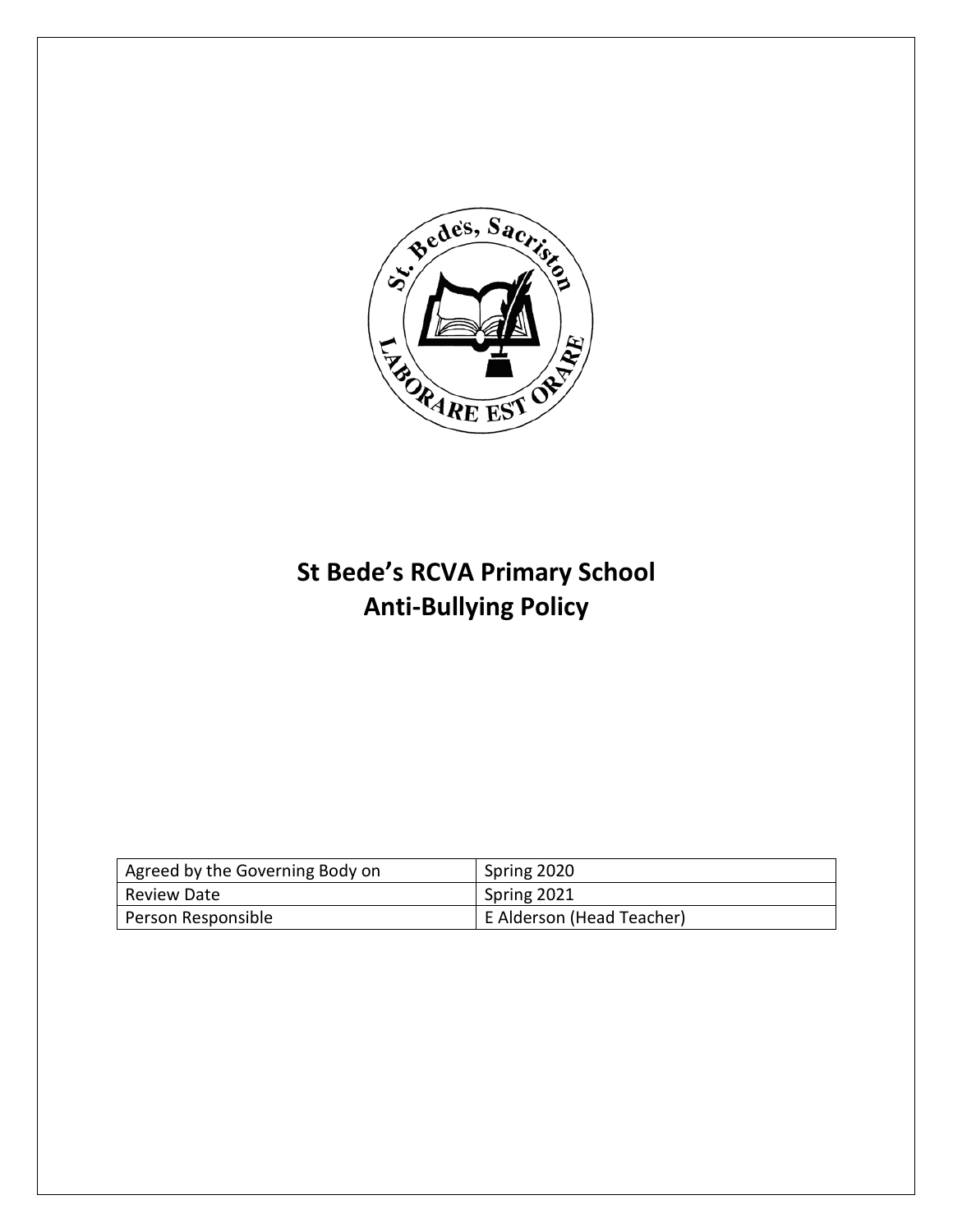## **Anti - Bullying Policy**

'The best interests of the child must be a top priority in all things that affect them'. *Article 3 of the United Nations Convention on the Rights of the Child.*

# **Rationale**

At St Bede's RCVA Primary School, we aim to provide an environment that is both safe and secure, in which children may develop and grow positively to achieve their full potential. Therefore, we believe that all of our children are entitled to be treated with respect and understanding, and to participate fully in school life without experiencing intimidation. Bullying prevents this entitlement from being met and as such causes inequality of opportunities. It is the responsibility of all members of our school community to prevent this from happening.

We understand the importance of listening and resolving conflict through restorative approaches, and aim not only to actively listen to the children and young people in our care, but also to act accordingly on information imparted to us. In this way, we hope to ensure that a safe, secure and positive environment is maintained.

St Bede's RCVA Primary has written this policy to ensure that best practice and procedures are carried out at the school. This policy complies with the legal requirements of the Early Years Foundation Stage statutory framework. This anti-bullying policy applies to pupils, parents and members of staff. This policy interacts with the school policies on Safeguarding, Equality and E-Safety including the Acceptable Use of IT Policy.

## **Definition:**

*Bullying is behaviour by an individual or group, repeated over time, that intentionally hurts another individual or group either physically or emotionally.*  DfE – What is bullying? July 2013

Types of bullying may include:

- Physical
- Verbal
- Psychological
- Emotional
- Cyber-bullying
- Prejudice related bullying eg:
	- *Racist*
	- *Homophobic*
	- *Gender*
	- *Disability and SEND*
	- *Young Carer related or looked after children*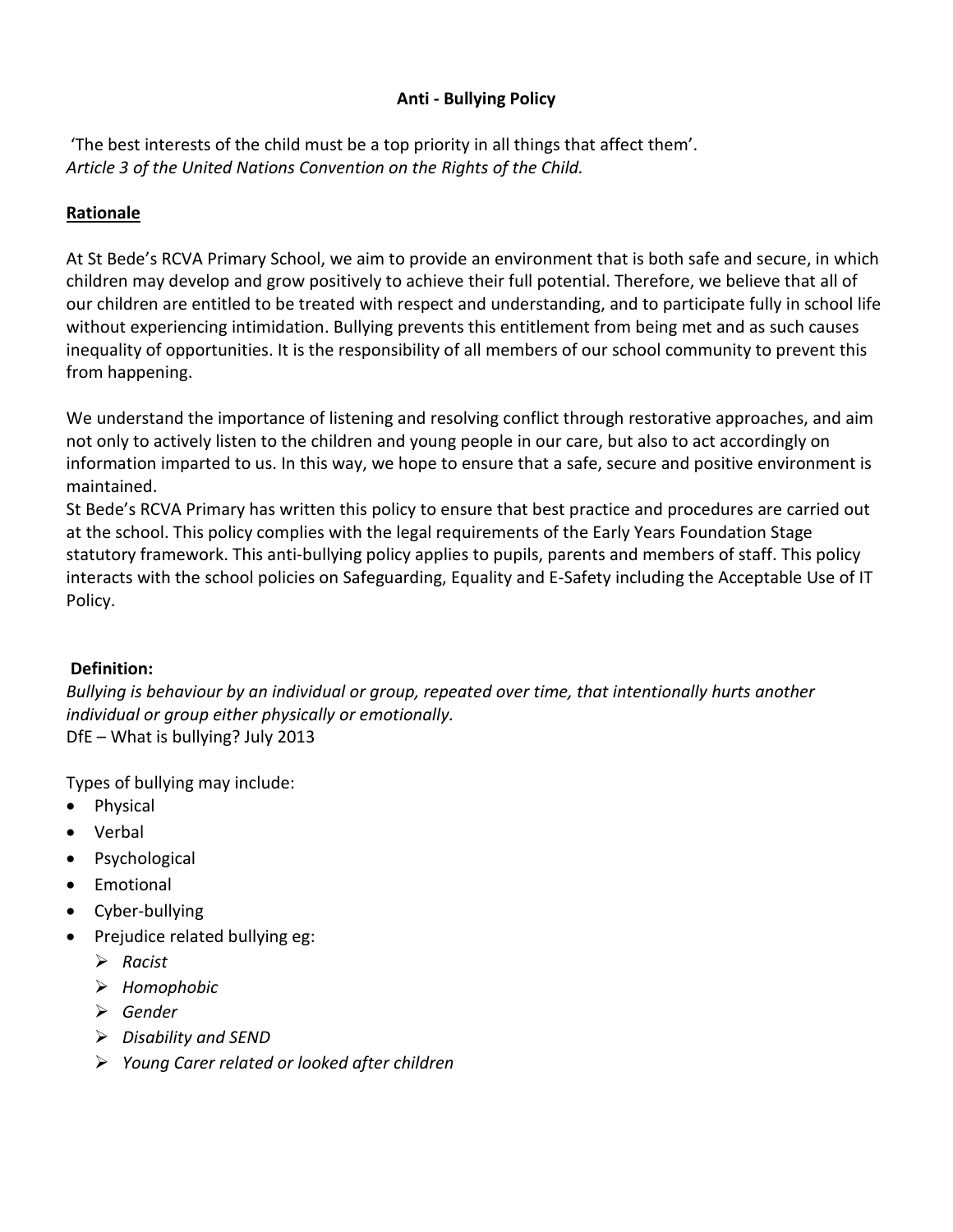# **St. Bede's RCVA Primary School is a 'Telling' School**

Pupils can either report bullying incidents through:

- Y5/6 Mediators, where pupils can discuss bullying issues with another child in confidence or any member of staff.
- Any member of staff
- Pupils are encouraged to tell anybody they trust if they are being bullied or if they feel someone else is being bullied, and if the bullying continues, they must keep on letting people know. They are continually reminded to do this.

## **Parents can report any concerns about bullying**

Parents who are concerned that their child might be being bullied, or who suspect that their child may be the perpetrator of bullying, should personally contact their child's class teacher immediately or via email the school to voice their concerns.

## **What we will do with these reports**

We aim to build an anti-bullying climate in school, therefore increasing understanding for the victims of bullying.

All incident records are reported on the electronic CPOMS safeguarding system by key members of staff aware of the events and designated safeguarding leads are alerted to these incidents.

CPOMs can only be accessed with permission from the Head Teacher. It is expected that only the child's parents, key members of staff or any external agencies involved in work with the children as a result of the incident will be able to access this information.

These are monitored closely by the Head Teacher to identify potential patterns in children being bullied/bullying, timings of the school day, particular days in which it occurs.

This record of events also enables staff to monitor whether an intervention has been successful.

## **How staff will investigate, support and record**

When an incidence occurs at St Bede's, we seek information from both individuals/groups of children which is recorded, both parties are listened to carefully. This information is recorded on CPOMs. Once the full series of events have been collated and recorded and the pupils agree to the records, then the parents are invited into school to discuss the series of events that have occurred. The parents will meet with the key member of staff who has been dealing with the issue. This may be the class teacher, the Head Teacher or both, depending upon the severity of the incident. Parents are expected to support the school in the decisions taken in order to ensure that there is a positive outcome for everyone. Their opinions are also recorded and taken into consideration.

Support for both groups of children will be provided. This may take the form of a group programme such as the 'Getting Along Programme' or an individual intervention.

Sanctions for the bully will be imposed which may range from being issued a 'red card' from our 'good to be green system', missing playtimes or report cards to a permanent exclusion for serious cases.

## **What if bullying is persistent? What will you do to help change behaviour? How are parents to be involved?**

If a child is being bullied over a period of time, then, after consultation with the Head Teacher, the teacher informs the child's parents promptly. Parents are encouraged to report any problems at home to the class teacher or Head Teacher in order for staff to be aware and have an understanding of any underlying issues that may result in bullying incidents.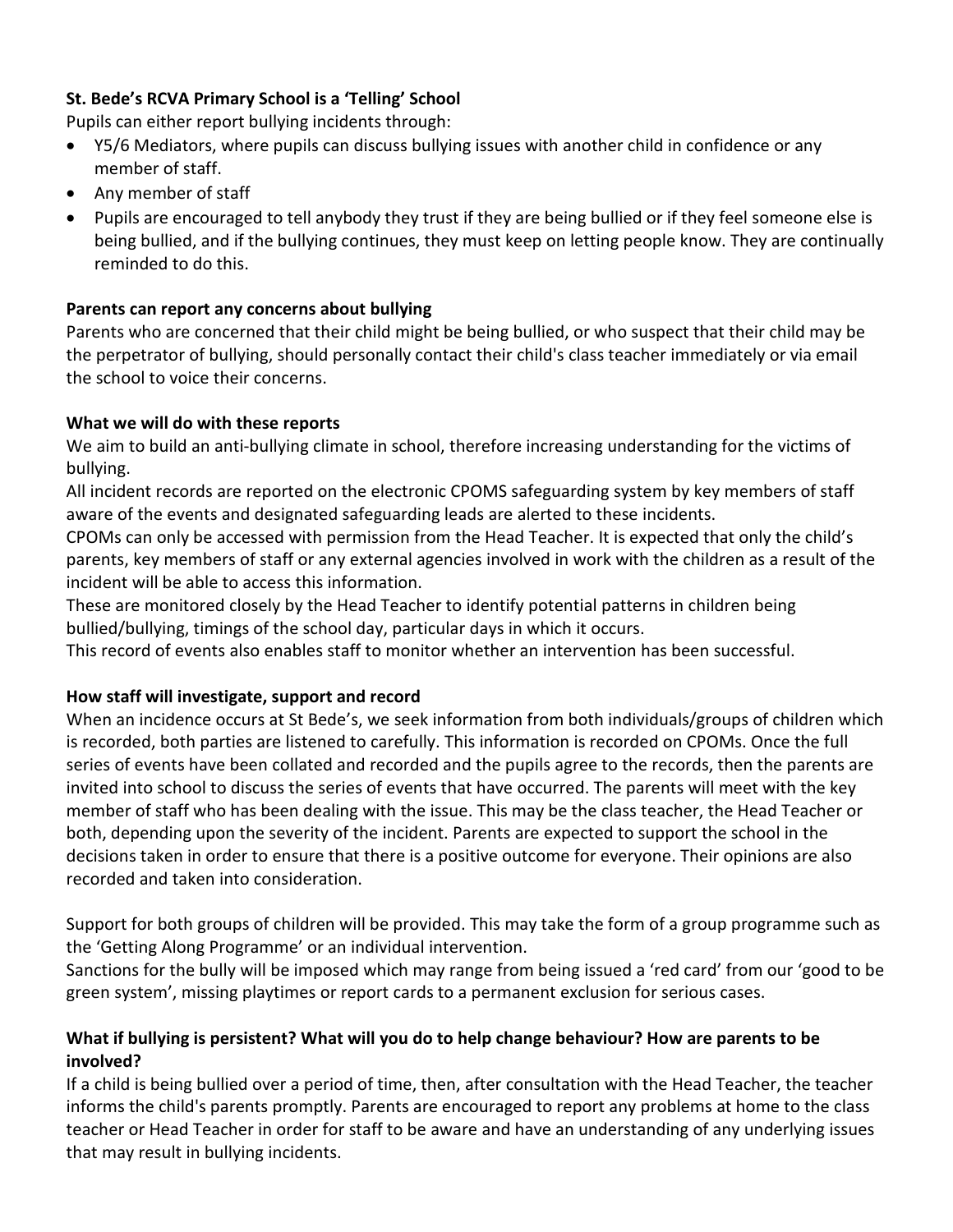If bullying continues after sanctions have been imposed and the child has not responded to an intervention programme then parents will be invited in again to discuss a way forward which all parties agree will have an impact. Support may be sought at this point from external agencies such as the Emotional Wellbeing team or Behaviour Intervention Team.

As a school we strive to encourage the bully to see the impact of their behaviour upon another child and visualise how it might feel if it was themselves. We use 'restorative approaches' in school to resolve conflict and restorative conversations will be encouraged between the children involved if this is deemed appropriate. These conversations allow the parties involved to express what has happened and how they are feeling and encourage the children to come up with strategies which will help them to move forward and ensure that the victim feels there is resolution.

#### **Further monitoring**

Any child who has been bullied or has bullied another child will be closely monitored by all members of staff, including class teacher, lunch time supervisors and teachers on duty. The Head Teacher will be fully informed about all developments.

Teachers will continue to work with pupils through PSHCE lessons using SEAL, BIG and CEOP resources. CPOMS will be carefully monitored to check for reoccurrences or patterns in behaviour or events.

#### **The role of governors**

The Governing Body supports the Head Teacher in all attempts to prevent bullying from our school. The Governing Body will not tolerate any bullying at all in our school, and any incidents of bullying that do occur will be taken very seriously, and dealt with appropriately.

The Governing Body monitors incidents of bullying that do occur, and reviews the effectiveness of this policy regularly. The governors require the Head Teacher to keep accurate records of all incidents of bullying, and to report to the governors on request about the effectiveness of school anti-bullying strategies.

A parent who is dissatisfied with the way the school has dealt with a bullying incident can ask the Chair of Governors to look into the matter. The Governing Body responds within ten days to any request from a parent to investigate incidents of bullying. In all cases the Governing Body notifies the Head Teacher, and asks him/her to conduct an investigation into the case, and to report back to a representative of the Governing Body.

## **The role of the Head Teacher**

The Head Teacher strives to promote positive behaviour at all opportunities through good teacher/pupil relationships and the use of verbal praise, house points, golden time, stickers, Head Teacher's awards and 'privilege cards.'

It is the responsibility of the Head Teacher to implement the school anti-bullying strategy, and to ensure that all staff (both teaching and non-teaching) are aware of the school policy, and know how to identify and deal with incidents of bullying. The Head Teacher reports to the Governing Body about the effectiveness of the anti-bullying policy on request.

The Head Teacher ensures that all children know that bullying is wrong, and that it is unacceptable behaviour in this school. The Head Teacher draws the attention of children to this fact at suitable moments throughout the year. For example, if an incident occurs, the Head Teacher may decide to use an assembly as the forum in which to discuss with other children why this behaviour was wrong.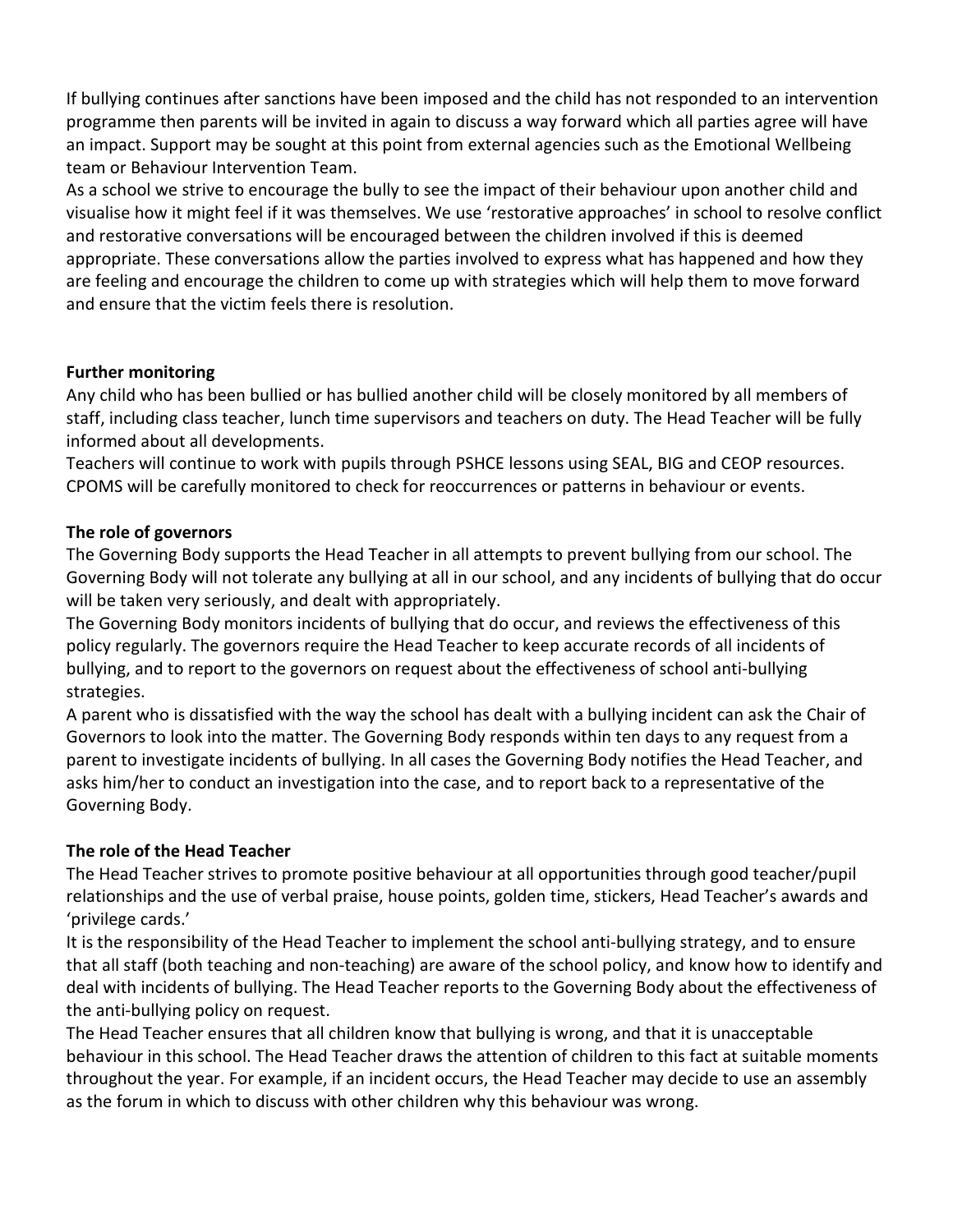The Head Teacher is also responsible for monitoring the CPOMs incident Log to check for any patterns in events, pupils, situations, locations that may occur. They will respond to any patterns that may occur by making appropriate adaptations and alterations.

## **The role of the teacher and support staff**

All staff in school pride themselves on building good professional relationships with all children. Pupils are rewarded for good behaviour through a variety of ways. Additionally in our school we take all forms of bullying seriously, and seek to prevent it from taking place. This behaviour is not accepted or tolerated. When any bullying takes place between members of a class, the teacher will deal with the issue immediately. The series of events will be recorded on CPOMs. This may involve counselling and support for the victim of the bullying, and consequences for the child who has carried out the bullying. Time is spent using restorative approaches and talking to the child who has bullied: explaining why his /her action was wrong and that child is encouraged to change his/her behaviour in future. The Head Teacher will be informed and it is likely that he/she will wish to speak to both parties. The children's parents are then invited into the school to discuss the situation. In more extreme cases, for example where these initial discussions have proven ineffective, the Head Teacher may contact external support agencies. Parents are always encouraged to report any problems at home to the class teacher or Head Teacher in order for staff to be aware and have an understanding of any underlying issues that may result in bullying incidents.

Teachers may use circle time/PSHE to address the issues that have arisen.

Teachers also address bullying issues as part of their PSHE/SEAL curriculum and as part of the National Anti-Bullying Week, every November including. The PSHE coordinator also has the responsibility for promoting anti -bullying strategies in school.

Member of staff also teach pupils how to stay safe online, these messages are repeated on a termly basis and we have a team of 'e-cadets' to help promote these.

Teachers consult with the Head Teacher and incidents can be logged by the Head Teacher on CPOMs. It will only be viewed by the class teacher involved, parents of the children involved and at the request of certain outside professionals if necessary.

If training needs are identified these can be addressed through professional development or a change in policy.

# **The role of parents**

Parents who are concerned that their child might be being bullied, or who suspect that their child may be the perpetrator of bullying, should contact their child's class teacher immediately. If they are not satisfied with the response, they should contact the Head Teacher. If they remain dissatisfied, they should follow the school's complaints procedure, available in school on request.

Parents have a responsibility to support the school's anti-bullying policy, actively encouraging their child to be a positive member of the school. This is endorsed though yearly home school agreements. They should:

- expect the school to take bullying seriously
- support school in its policy against bullying by discussing it with their child
- encourage their child to follow the school anti-bullying code
- inform school if their child is experiencing bullying
- support school in its actions against those who bully
- always contact school if they have a concern about bullying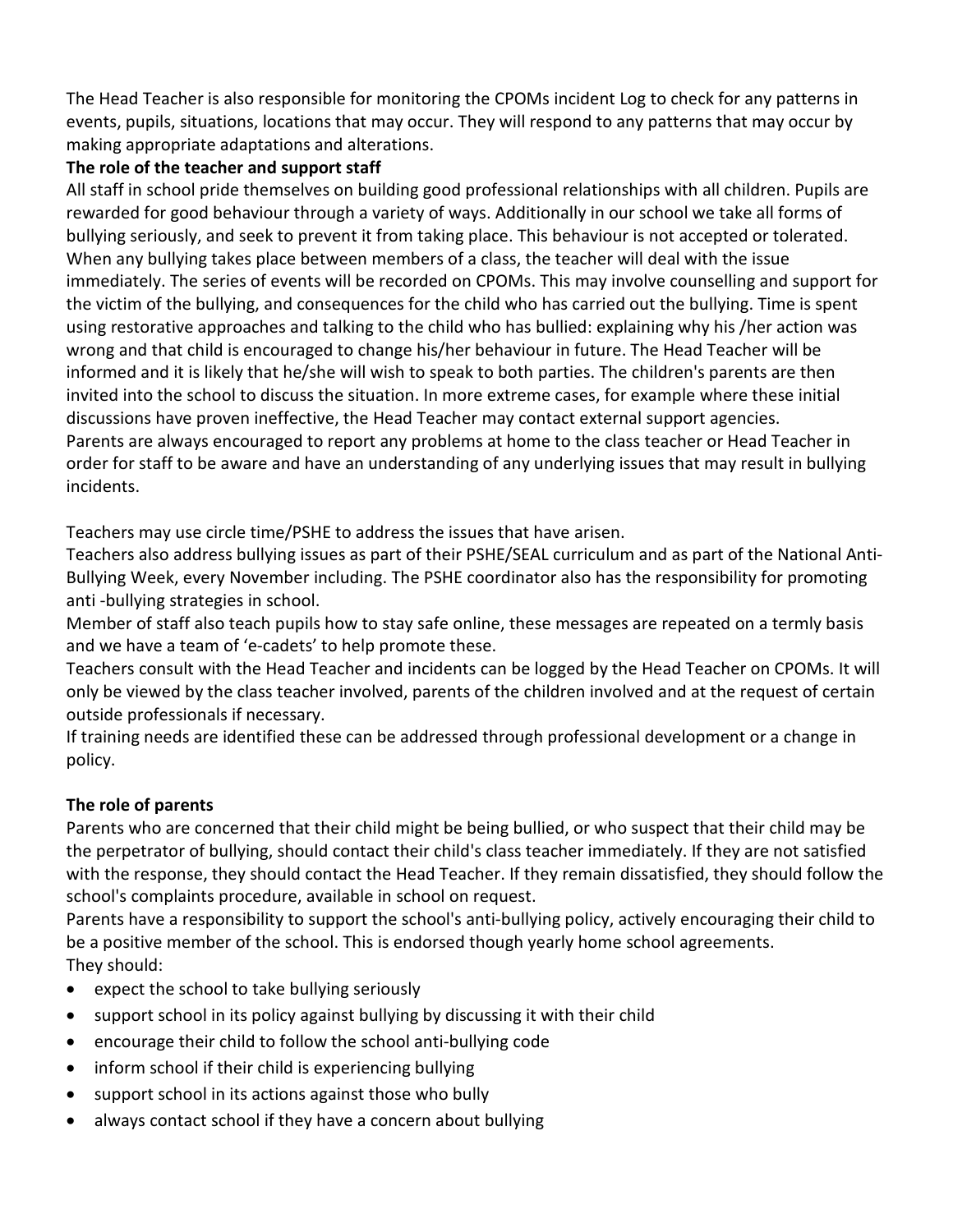# **The role of pupils**

Pupils can either report bullying incidents through Y5/Y6 Mediators, where pupils can discuss bullying issues with another child in confidence, or any member of staff. Pupils are encouraged to tell anybody they trust if they are being bullied or if they feel someone else is being bullied, and if the bullying continues, they must keep on letting people know. They are continually reminded that, 'We are a **telling** school'.

Pupils are invited to tell us their views about a range of school issues, including bullying, in the annual pupil questionnaire. These are used to reflect on the strategies in school for helping to prevent bullying. The Rights Respecting School Council and school staff also reinforces these key messages:

- pupils must show respect to all members of the school community and avoid words or actions which could hurt others
- they must report any incident of bullying they become aware of, or experience
- pupils should take every opportunity to show that they are against bullying; not follow along with others or ignore bullying behaviour
- all pupils will support school projects against bullying
- they will offer support to anyone else they see being bullied

## **Prevention of bullying**

Anti-bullying is embedded into the curriculum through the use of Social, Emotional Aspects of Learning which is used during PSHE lessons

**Prevention of bullying is evident** in all parts of school in because the children know and understand that *'we are a telling school. '*The children understand that any allegations of bullying will be taken seriously and dealt with by the Head Teacher.

All children are supported with any minor friendship problems by mediators.

The children are reminded about school procedures relating to bullying through, class discussions, assemblies, training and Anti Bullying Week are used to remind the children that there is a zero tolerance to any form of bullying. In addition children are taught how they might respond to and deal with bullying type behaviour.

As a school we have a positive approach to behaviour management. We model and reward desired behaviours through the use of merit marks.

## **E-safety**

All children are reminded about how to use all aspects of IT on a daily basis; however key messages are also shared with children on Safer Internet Day every February and during Anti Bullying Week in November. There is a group of e-safety which complete challenges and regularly remind others how to stay safe online and what to do if they are being bullied.

# **Equality**

All children are encouraged to celebrate diversity. Every year the children spend a week studying at Judaism during November and a week looking at Islam in March. During these weeks the children learn about these world faiths in detail and why they believe what they believe.

The children are also taught about the special needs of others within school. This might be when a child joins school or when a special educational need develops.

# **Staff training**

All staff and governors receive Safeguarding training every three years. This enables them to support any child who may reveal any issues during the investigation of any bullying incidents.